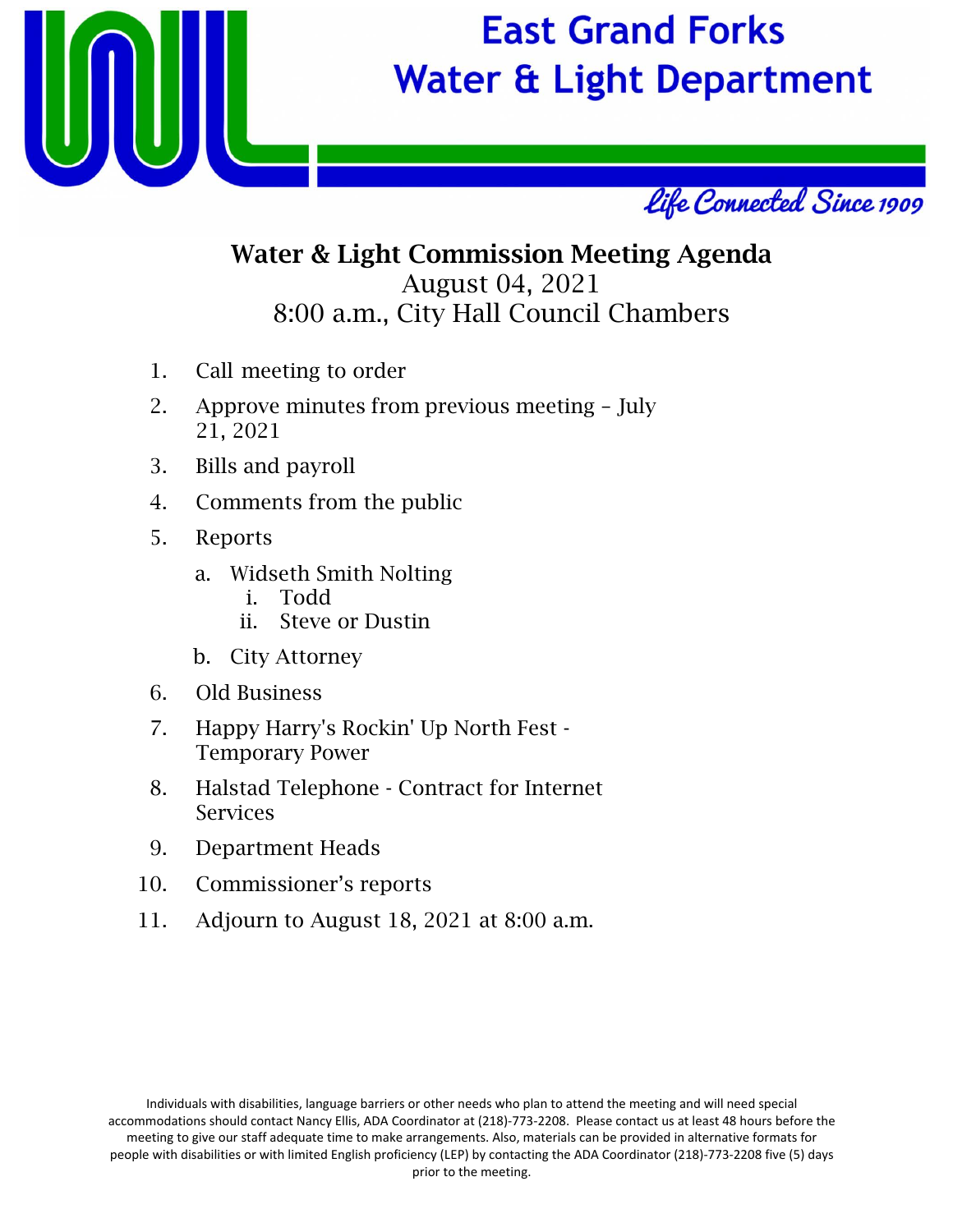Minutes of the regular meeting of the Water, Light, Power and Building Commission of the City of East Grand Forks, Minnesota on July 21, 2021 at 8:00 a.m held in the City Council Chambers at City Hall. Present: Grinde, Beauchamp, Quirk, DeMers Absent: None

Also present: Keith Mykleseth, Ron Galstad, Brian Johnson, Jeff Olson, Steve Emery, Todd Forster, Kevin Hatcher, Brianna Feil, Corey Thompson, and Karla Anderson.

It was moved by Commissioner Beauchamp seconded by Commissioner Quirk that the minutes of the previous regular meeting of July 7, 2021, be approved as read. Voting Aye: Grinde, Beauchamp, Quirk, DeMers Voting Nay: None

It was moved by Commissioner Quirk seconded by Commissioner Beauchamp to authorize the Secretary to issue payment of the recommended bills and payroll in the amount of \$1,124,053.44. Voting Aye: Grinde, Beauchamp, Quirk, DeMers Voting Nay: None

It was moved by Commissioner Beauchamp seconded by Commissioner Quirk to approve providing complimentary power and water if needed to clean boats and trailers for the annual Catfish Days on July 31st and August 1<sup>st</sup>, 2021.

Voting Aye: Grinde, Beauchamp, Quirk, DeMers Voting Nay: None

It was moved by Commissioner Quirk seconded by Commissioner Beauchamp to approve the voluntary water conservation notice to East Grand Forks residents as requested by the DNR to implement phase 1 of the drought plan to reduce the water usage demand. Voting Aye: Grinde, Beauchamp, Quirk, DeMers Voting Nay: None

It was moved by Commissioner Quirk seconded by Commissioner Beauchamp to approve applying late fee penalties for past due customer accounts starting with the 9-15-21 billing cycle. This process was put on hold during the COVID 19 pandemic. Voting Aye: Grinde, Beauchamp, Quirk, Demers Voting Nay: None

It was moved by Commissioner Quirk seconded by Commissioner Beauchamp to adjourn at 8:40 a.m. to the next regular meeting on August 4, 2021 at 8:00 am to be held in the City Council Chambers at City Hall.

Voting Aye: Grinde, Beauchamp, Quirk, DeMers Voting Nay: None

> Lori Maloney Commission Secretary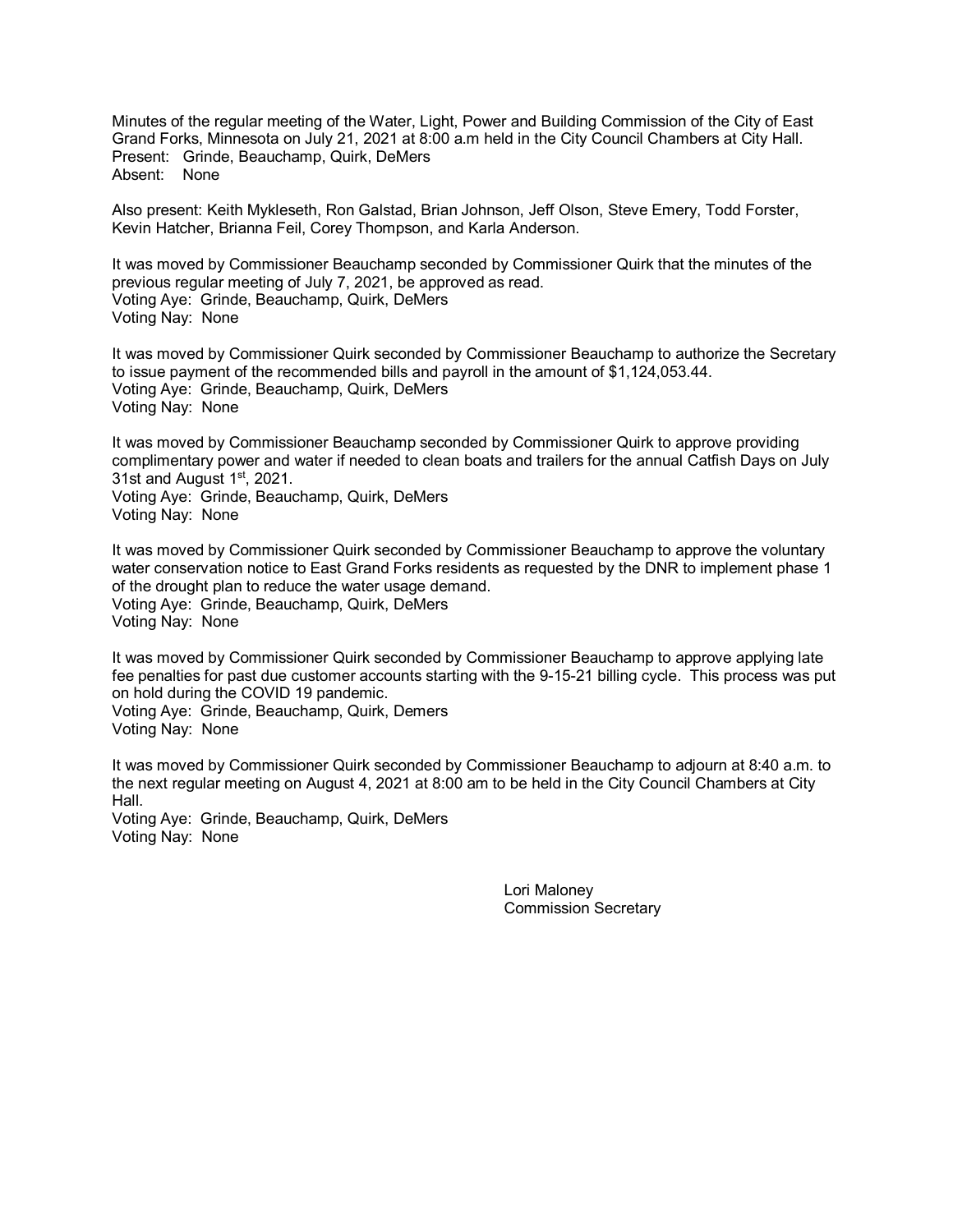## Accounts Payable

## Check Register Totals Only

Printed: 8/2/2021 - 11:07 AM User: khatcher



P. O. Box 373 East Grand Forks, MN 56721 (218) 773-2483

| <b>Check</b> | <b>Date</b> | <b>Vendor No</b>                      | <b>Vendor Name</b>                | <b>Amount</b> | <b>Voucher</b>   |
|--------------|-------------|---------------------------------------|-----------------------------------|---------------|------------------|
| 516923       | 08/04/2021  | A&L560                                | A&L Potato                        | 210.00        | $\boldsymbol{0}$ |
| 516924       | 08/04/2021  | <b>ACM502</b>                         | Acme Electric Companies           | 432.21        | $\boldsymbol{0}$ |
| 516925       | 08/04/2021  | ADV501                                | <b>Advanced Business Methods</b>  | 69.07         | $\boldsymbol{0}$ |
| 516926       | 08/04/2021  | ALL503                                | All Pro Embroidery                | 210.00        | $\boldsymbol{0}$ |
| 516927       | 08/04/2021  | <b>ARA500</b>                         | Aramark                           | 186.54        | $\mathbf{0}$     |
| 516928       | 08/04/2021  | <b>BAT501</b>                         | Batteries + Bulbs                 | 20.32         | $\boldsymbol{0}$ |
| 516929       | 08/04/2021  | <b>BOR501</b>                         | Border States Electric Supply     | 1,144.28      | $\boldsymbol{0}$ |
| 516930       | 08/04/2021  | <b>CNH500</b>                         | C&H Insurance                     | 250.00        | $\boldsymbol{0}$ |
| 516931       | 08/04/2021  | <b>COM505</b>                         | Complete Pest Control Inc         | 972.00        | $\boldsymbol{0}$ |
| 516932       | 08/04/2021  | COW561                                | Herb Cowan                        | 500.00        | $\mathbf{0}$     |
| 516933       | 08/04/2021  | <b>DIA501</b>                         | Diamond Cleaning Supply           | 170.33        | $\mathbf{0}$     |
| 516934       | 08/04/2021  | <b>EGF501</b>                         | <b>EGF City</b>                   | 97,510.75     | $\mathbf{0}$     |
| 516935       | 08/04/2021  | <b>EGF502</b>                         | <b>EGF Public Schools</b>         | 375.00        | $\boldsymbol{0}$ |
| 516936       | 08/04/2021  | <b>ELE501</b>                         | Electric Pump                     | 750.00        | $\boldsymbol{0}$ |
| 516937       | 08/04/2021  | <b>EXP501</b>                         | Exponent                          | 526.96        | $\boldsymbol{0}$ |
| 516938       | 08/04/2021  | <b>FUS500</b>                         | Fusion Automation Inc.            | 8,697.35      | $\boldsymbol{0}$ |
| 516939       | 08/04/2021  | <b>GFT501</b>                         | GF Thur-O-Clean                   | 962.69        | $\mathbf{0}$     |
| 516940       | 08/04/2021  | <b>GRA505</b>                         | Graymont (WI) LLC                 | 6,734.93      | $\mathbf{0}$     |
| 516941       | 08/04/2021  | <b>HAW501</b>                         | Hawkins Inc                       | 8,449.56      | $\boldsymbol{0}$ |
| 516942       | 08/04/2021  | <b>INT503</b>                         | Integrated Process Solutions Inc  | 2,615.00      | $\mathbf{0}$     |
| 516943       | 08/04/2021  | <b>KEI501</b>                         | Keith's Security World            | 238.80        | $\boldsymbol{0}$ |
| 516944       | 08/04/2021  | <b>LIS560</b>                         | Ryan Lisell                       | 470.78        | $\boldsymbol{0}$ |
| 516945       | 08/04/2021  | LOC501                                | Locators & Supplies Inc           | 734.96        | $\boldsymbol{0}$ |
| 516946       | 08/04/2021  | MND504                                | MN Dept of Health                 | 23.00         | $\mathbf{0}$     |
| 516947       | 08/04/2021  | <b>MUR562</b>                         | David Murphy                      | 200.00        | $\mathbf{0}$     |
| 516948       | 08/04/2021  | <b>NOR507</b>                         | Northdale Oil                     | 82.11         | $\boldsymbol{0}$ |
| 516949       | 08/04/2021  | <b>TAG500</b>                         | Taggart Contracting Inc.          | 152,066.23    | $\boldsymbol{0}$ |
| 516950       | 08/04/2021  | <b>TOS502</b>                         | Toshiba Financial Services        | 494.19        | $\boldsymbol{0}$ |
| 516951       | 08/04/2021  | UB*01222                              | Kayla Cluff                       | 54.80         | $\boldsymbol{0}$ |
| 516952       | 08/04/2021  | UB*01223                              | Safia Daher                       | 58.16         | $\mathbf{0}$     |
| 516953       | 08/04/2021  | UB*01224                              | Cathrine & Willie Bemah           | 35.76         | $\mathbf{0}$     |
| 516954       | 08/04/2021  | UB*01225                              | John & Lee Evans                  | 79.67         | $\mathbf{0}$     |
| 516955       | 08/04/2021  | UB*01226                              | <b>Brandon Kittleson</b>          | 96.14         | $\boldsymbol{0}$ |
| 516956       | 08/04/2021  | UB*01227                              | Ibrahim Ismail                    | 188.36        | $\boldsymbol{0}$ |
| 516957       | 08/04/2021  | UB*01228                              | <b>Charles Fettig</b>             | 89.41         | $\boldsymbol{0}$ |
| 516958       | 08/04/2021  | UB*01229                              | Hailyanna Sundeen                 | 103.00        | $\boldsymbol{0}$ |
| 516959       | 08/04/2021  | UB*01230                              | Josiah Wagner                     | 107.93        | $\boldsymbol{0}$ |
| 516960       | 08/04/2021  | UB*01231                              | Jose Perez                        | 7.50          | $\boldsymbol{0}$ |
| 516961       | 08/04/2021  | $\ensuremath{\mathsf{USB502}}\xspace$ | US Bank Corporate Payment Systems | 1,469.43      | $\boldsymbol{0}$ |
| 516962       | 08/04/2021  | <b>VER500</b>                         | Verizon Wireless                  | 313.92        | $\boldsymbol{0}$ |
| 516963       | 08/04/2021  | <b>WAT501</b>                         | Water & Light Department          | 12,945.00     | $\boldsymbol{0}$ |
| 516964       | 08/04/2021  | <b>WAT502</b>                         | WaterISAC                         | 261.00        | $\bf{0}$         |
| 516965       | 08/04/2021  | WID501                                | Widseth Smith Nolting & Assoc Inc | 28,971.16     | 0                |
| 516966       | 08/04/2021  | <b>XCE501</b>                         | Xcel Energy                       | 81.67         | 0                |
|              |             |                                       | Check Total:                      | 329,959.97    |                  |
|              |             |                                       |                                   |               |                  |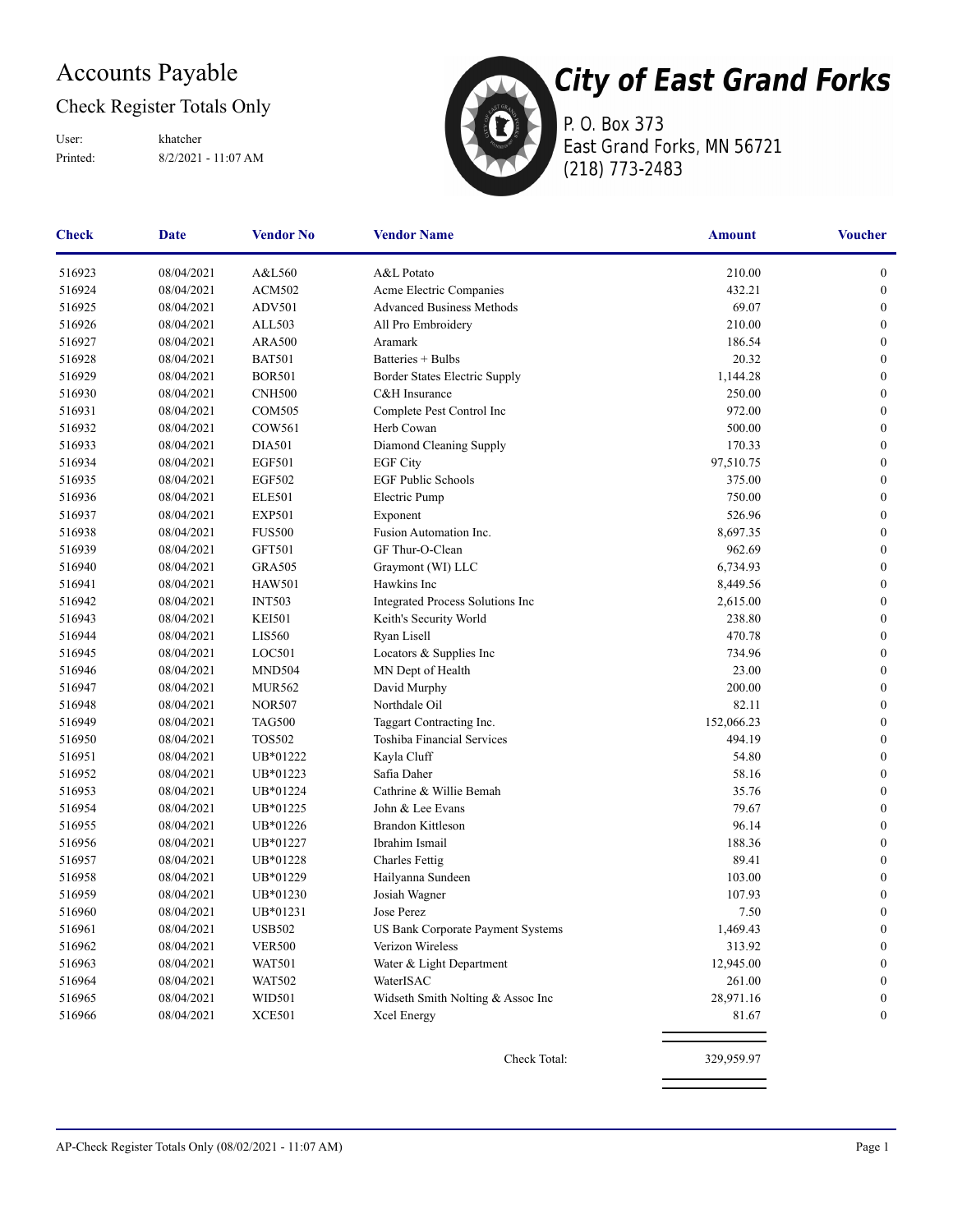| Transaction Detail - Summary                                                                                          |                                                                                         |                                   |                                                       |                        |             |                     |                        |  |
|-----------------------------------------------------------------------------------------------------------------------|-----------------------------------------------------------------------------------------|-----------------------------------|-------------------------------------------------------|------------------------|-------------|---------------------|------------------------|--|
| <b>Trans Date</b><br>Date<br>Posting<br>Code<br><b>MCCG</b><br>MCC<br>Description<br><b>Merchant</b><br>Category Code | <b>Merchant</b><br>Name                                                                 | State/Province<br><b>Merchant</b> | Number (TIN)<br>Taxpayer ID<br><b>Amount</b><br>Trans | Posting<br><b>Type</b> | Purchase ID | <b>Trans Status</b> | <b>Disputed Status</b> |  |
| Name: TODD GRABANSKI Account Number: **6344 Optional 1: Optional 2:                                                   | Lost/Stolen Account:                                                                    | Replacement                       | Account: Billing Type: Centrally Billed Account       |                        |             |                     |                        |  |
| 06/23/2021<br>06/24/2021<br>240506<br>6699<br><b>MISCELLANEOUS</b><br><b>AUTOMOTIVE</b>                               | SPRAY ADVANTAGE                                                                         | 증                                 | ↔<br>0.40                                             | <b>Memo</b>            |             | Not Reviewed        | š                      |  |
| Name: KEVIN HATCHER Account Number: **7331 Optional 1:<br>Optional 2:                                                 | Lost/Stolen Account: **0143 Replacement Account: Billing Type: Centrally Billed Account |                                   |                                                       |                        |             |                     |                        |  |
| 07/14/2021<br>07/16/2021<br>167042<br>4900<br>UTILITIES-ELECTRIC, GAS,<br>ŠХ                                          | MINNESOTA MUNICIPAL UT                                                                  | $\frac{8}{2}$                     | 315.00                                                | <b>Memo</b>            | 3343020     | Not Reviewed        | $\frac{2}{\sigma}$     |  |
| 07/16/2021<br>07/22/2021<br>240493<br>7011<br>OTHER HOTELS                                                            | <b>GOLF RE</b><br>CRAGUNS LODGE AND                                                     | $\frac{2}{2}$<br>411859566        | 132.91                                                | <b>Memo</b>            | ∸           | Not Reviewed        | ξ                      |  |
| Name: BRIAN JOHNSON Account Number: **2647 Optional 1:<br>Optional 2:                                                 | Lost/Stolen Account:                                                                    | Replacement Account:              | Billing Type: Centrally Billed Account                |                        |             |                     |                        |  |
| 1/19/2021<br>120212120<br>240493<br>7011<br>OTHER HOTELS                                                              | LOKENS RUSHFORD INN                                                                     | $\sum_{i=1}^{n}$<br>463913119     | 176.50                                                | <b>Memo</b>            | 281000000   | Not Reviewed        | $\overline{5}$         |  |
| Name: KNOXOK Account Mumber: *** 9796 Optional 1: CLIY OF EGE Optional 2:                                             | Lost/Stolen Account:                                                                    | Replacement Account:              | Billing Type: Centrally Billed Account                |                        |             |                     |                        |  |
| 17/14/2021<br>17/16/2021<br>240507<br>0079<br>HOME SUPPLY<br>WAREHOUSE STORES                                         | 증<br>NENARDS GRAND FORKS                                                                | 증<br>390989248                    | 18.62                                                 | <b>Memo</b>            |             | Not Reviewed        | $\overline{5}$         |  |
| Name: MEL METZ Account Number: **0924 Optional 1: Optional 2:                                                         | Lost/Stolen Account:<br>Replacement Account:                                            |                                   | Billing Type: Centrally Billed Account                |                        |             |                     |                        |  |
| 07/16/2021<br>1202/81/2021<br>240506<br>5542<br><b>AUTOMATED FUEL</b><br>DISPENSERS                                   | HOLIDAY STATIONS 3548                                                                   | $\sum_{i=1}^{n}$                  | 27.22                                                 | <b>Memo</b>            | 00048280    | Not Reviewed        | ξ                      |  |
| Transaction Detail - Summucher25 / 08/02/2021 11:44:30                                                                |                                                                                         |                                   |                                                       |                        |             |                     | Page                   |  |

 $\frac{1}{1}$ 

City of East Grand Forks<br>Report Date: 08/02/2021 Report Date: 08/02/2021 City of East Grand Forks

# ř, J í, ņ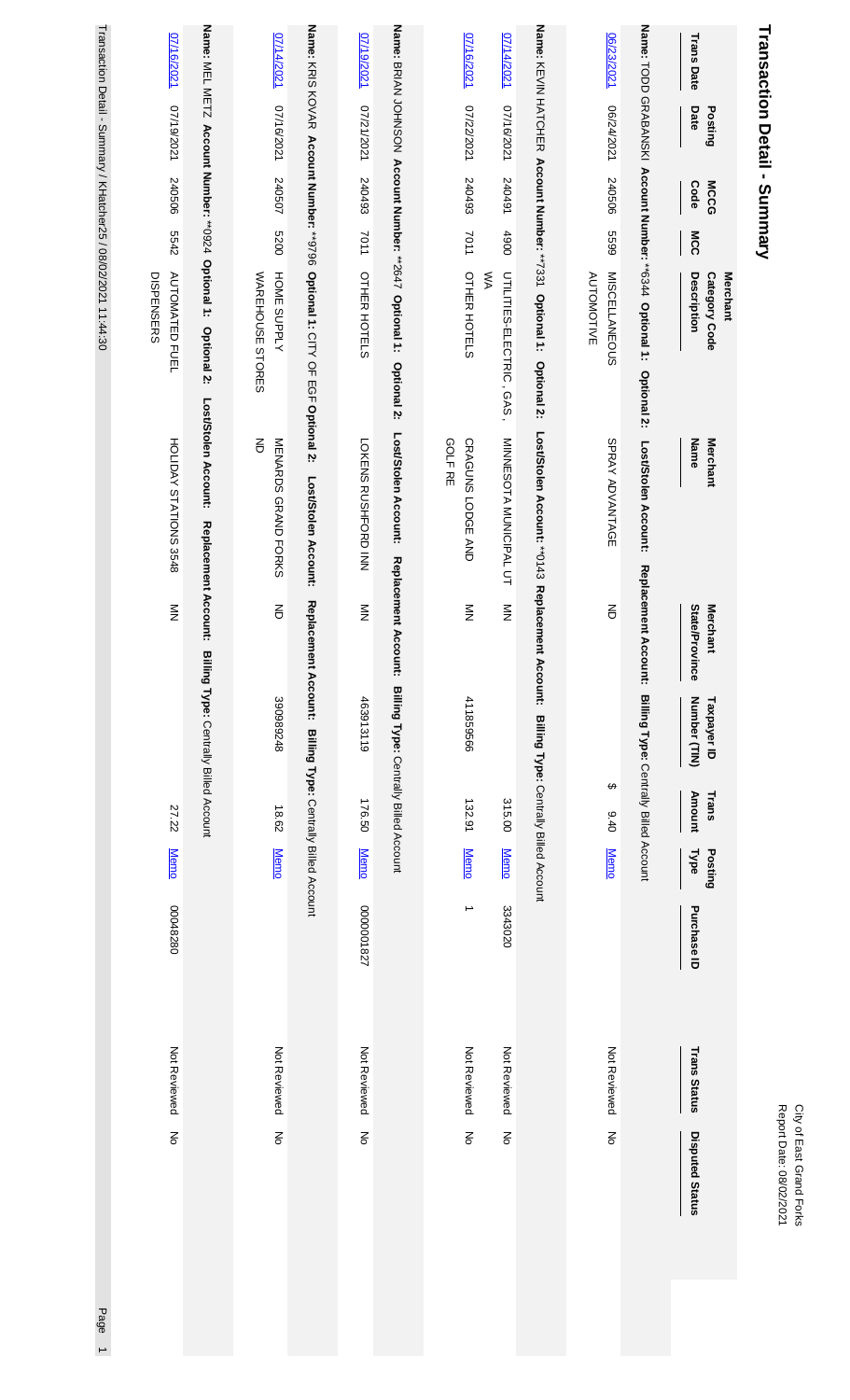| Transaction Detail - Summary                                                                                                                               |                                                         |                                   |                                        |                        |                            |                                        |                              |                                     |                      |
|------------------------------------------------------------------------------------------------------------------------------------------------------------|---------------------------------------------------------|-----------------------------------|----------------------------------------|------------------------|----------------------------|----------------------------------------|------------------------------|-------------------------------------|----------------------|
| <b>Trans Date</b><br>Date<br>Posting<br><b>MCCG</b><br><b>Code</b><br>MCC<br><b>Description</b><br><b>Merchant</b><br>Category Code                        | Name<br><b>Merchant</b>                                 | State/Province<br><b>Merchant</b> | Number (TIN)<br>Taxpayer ID            | <b>Amount</b><br>Trans | Posting<br>Type            | Purchase ID                            | <b>Trans Status</b>          | <b>Disputed Status</b>              |                      |
| Name: KEITH MYKLESETH Account Number: **9721 Optional 1: Optional 2:                                                                                       | Lost/Stolen Account:                                    | Replacement<br><b>Account:</b>    | Billing Type: Centrally Billed Account |                        |                            |                                        |                              |                                     |                      |
| 06/22/2021<br>12024/2021<br>240493<br>3501<br>HOLIDAY NNS                                                                                                  | HOLDAY INN EXPRESS                                      | $\frac{2}{2}$                     | 272575500<br>↮                         | 105.96                 | <b>Memo</b>                | 1791200                                | Not Reviewed                 | ξ                                   |                      |
| Name: RAY RAKOCZY Account Number: **5668 Optional 1: Optional 2:                                                                                           | Lost/Stolen Account:                                    | Replacement Account:              | Billing Type: Centrally Billed Account |                        |                            |                                        |                              |                                     |                      |
| 07/13/2021<br>07/12/2021<br>1202/14/2021<br>17/13/2021<br>16+045<br>240491<br>6668<br>6668<br><b>PROFESSIONAL SERVICES</b><br><b>PROFESSIONAL SERVICES</b> | SQ *INTEGRITY SHIPPING &<br>SQ *INTEGRITY SHIPPING<br>ହ | 증<br>증                            | 800429876<br>800429876                 | 16.45<br>13.98         | <b>Memo</b><br><b>Memo</b> | 00023058430142756<br>00023058430142714 | Not Reviewed<br>Not Reviewed | $\mathop{\mathsf{S}}\nolimits$<br>종 |                      |
| Name: MAREN SWINGEN Account Number: **9812 Optional 1: Optional 2:                                                                                         | Lost/Stolen Account:                                    | Replacement Account:              | Billing Type: Centrally Billed Account |                        |                            |                                        |                              |                                     |                      |
| 07/01/2021<br>06/24/2021<br>1202/59/20<br>06/25/2021<br>240507<br>240493<br>5085<br>7011<br>WHOLSALE INDUST SUPP<br>OTHER HOTELS                           | HACH COMPANY<br>MCQUOLDS INN                            | $\sum_{i=1}^{n}$<br>8             | 721542243                              | 213.81<br>16.78        | <b>Memo</b><br><b>Memo</b> | 12485286<br>05890650                   | Not Reviewed<br>Not Reviewed | $\mathop{\mathsf{S}}\nolimits$<br>ξ |                      |
| Name: COREY THOMPSON Account Number: **9747 Optional 1: Optional 2:                                                                                        | Lost/Stolen Account:                                    | <b>Replacement</b><br>Account:    | Billing Type: Centrally Billed Account |                        |                            |                                        |                              |                                     |                      |
| 07/03/2021<br>1202/99/2021<br>240498<br>2399<br><b>BUSINESS SERVICES</b><br><b>OTHER</b>                                                                   | AMAZON WEB SERVICES                                     | ŠХ                                | 911986545                              | 338                    | <b>Memo</b>                | 393146196                              | Not Reviewed                 | ξ                                   |                      |
| 07/03/2021<br>07/06/2021<br>1202/2021<br>1202/2021<br>240506<br>66+0+2<br>5542<br>2769<br>BOOK STORES<br>DISPENSERS<br><b>AUTOMATED FUEL</b>               | HOLIDAY STATIONS 3548<br><b>AMZN MKTP US*294Q22A10</b>  | ŠХ<br>$\frac{z}{z}$               | 0989999116                             | 326.00<br>27.34        | <b>Memo</b><br><b>Memo</b> | 00042531<br>114-3632169-21450          | Not Reviewed<br>Not Reviewed | ξ<br>$\mathsf{S}$                   |                      |
| 07/09/2021<br>17/12/2021<br>16+042<br>4814<br><b>CALL</b><br>TELECOM SVC/CRED CRD                                                                          | ZOOM.US 888-799-9666                                    | СA                                | 611648780                              | 16.06                  | <b>Memo</b>                | opsntp3kiuk41                          | Not Reviewed                 | ξ                                   |                      |
| 07/18/2021<br>17/19/2021<br>240500<br>4215<br><b>COURIER</b><br>SERVICES-AIR/GROUND                                                                        | UPS*1Z21GUT60300019817                                  | ତ୍ୟ                               | 282417242                              | 25.01                  | <b>Memo</b>                | 21R4822/35773                          | Not Reviewed                 | š                                   |                      |
| Transaction Detail - Summary / KHatcher25 / 08/02/2021 11:44:30                                                                                            |                                                         |                                   |                                        |                        |                            |                                        |                              |                                     | Page<br>$\mathbf{v}$ |

ו ומופמרותו הבוסון .<br>יוסו - סמוווווומו / י או ופור  $\overline{\phantom{a}}$ **DOUGLICE I INTIAL** 

Page 2

City of East Grand Forks<br>Report Date: 08/02/2021 Report Date: 08/02/2021 City of East Grand Forks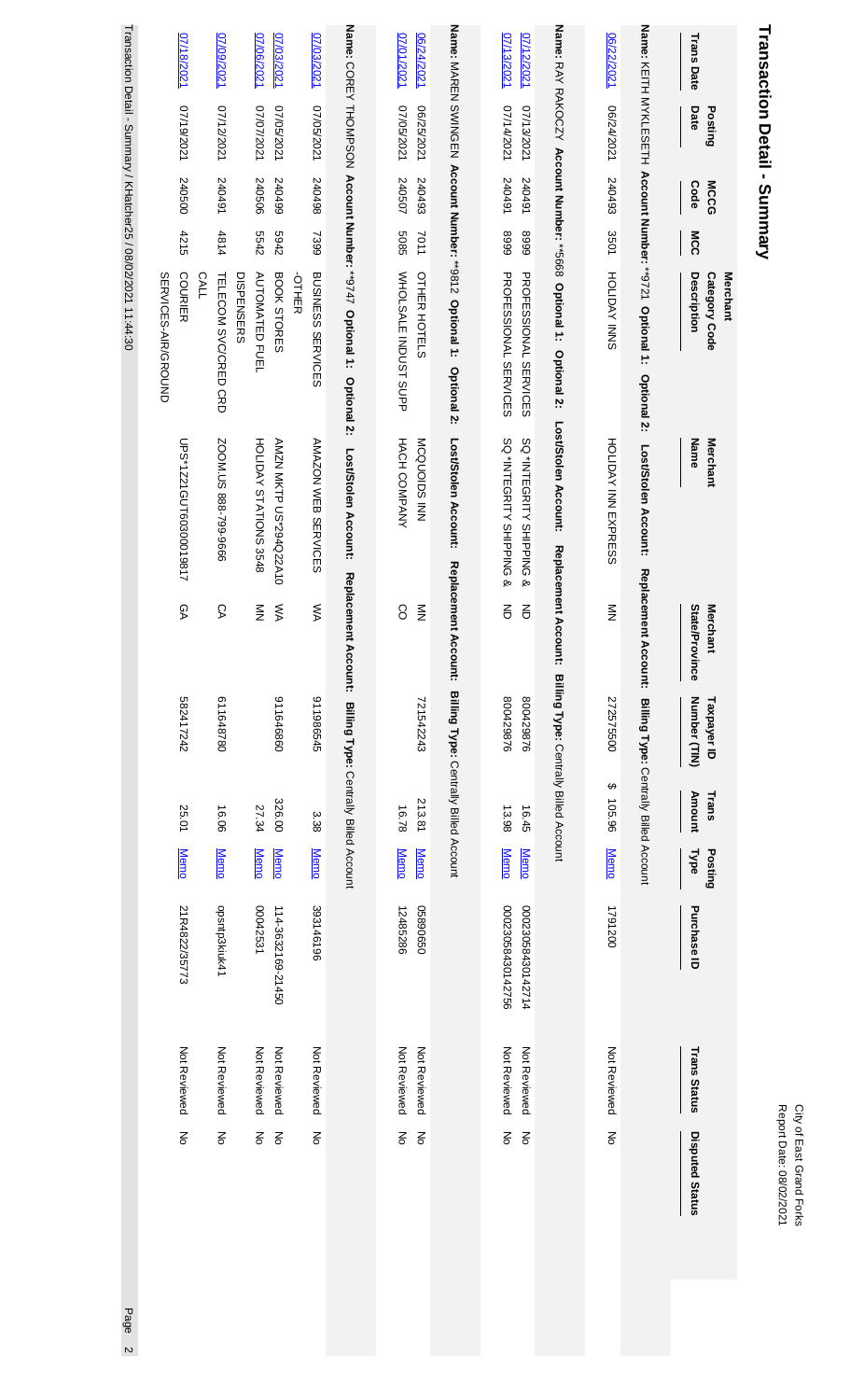# City of East Grand Forks<br>Report Date: 08/02/2021 Report Date: 08/02/2021 City of East Grand Forks

# Transaction Detail - Summary **Transaction Detail - Summary**

|                                           | <b>Trans Date</b>                                  |
|-------------------------------------------|----------------------------------------------------|
| 07/18/2021 07/19/2021 240500 4215 COURIER | Date<br><b>Posting</b><br>$\overline{\phantom{a}}$ |
|                                           | Code<br><b>MCCG</b>                                |
|                                           | <b>MCC</b>                                         |
| <b>SERVICES-AIR/GROUND</b>                | Description<br>Category Cod<br><b>Merchant</b>     |
| UPS*1Z21GUT60306188820                    | Name<br><b>Merchan</b>                             |
| P<br>D                                    | <b>State/Province</b><br><b>Merchant</b>           |
|                                           | Number (TIN)<br>Taxpayer ID Trans                  |
|                                           | Amount                                             |
|                                           | Posting                                            |
|                                           | Type Purchase ID                                   |
| Not Reviewed<br>Not Reviewed              |                                                    |
|                                           | <b>Trans Status Disputed Status</b>                |
|                                           |                                                    |

Total Number of Records:

**Total**

**Total Number of Records:** 

17

**\$1,469.43**

End of Report

End of Report

Transaction Detail - Summary / KHatcher25 / 08/02/2021 11:44:30

Transaction Detail - Summary / KHatcher25 / 08/02/2021 11:44:30 Page 3Page 3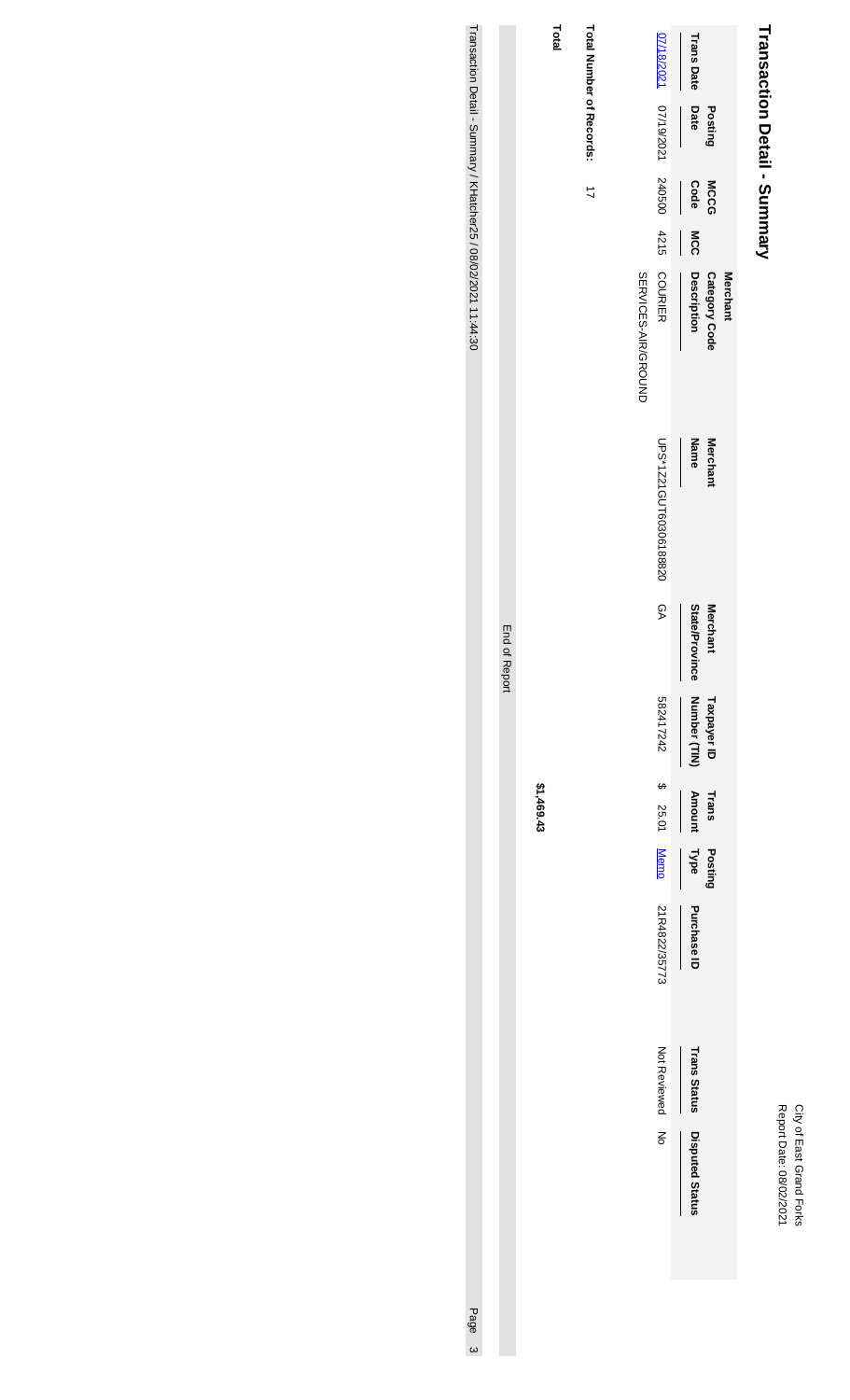## **8-4-21 Rebates**

| AC Tune up                             | Erickson                           | \$<br>60.00  |
|----------------------------------------|------------------------------------|--------------|
| AC Tune up                             | Johnson                            | \$<br>60.00  |
| AC Tune up                             | Lumbermart x 3                     | \$<br>180.00 |
| AC Tune up                             | Rolczynski                         | \$<br>60.00  |
| AC Tune up                             | Rydell                             | \$<br>60.00  |
| AC Tune up                             | Schauer                            | \$<br>60.00  |
| <b>Commercial Lighting Replacement</b> | <b>A&amp;L Potato - 3 Fixtures</b> | \$<br>210.00 |
| <b>Dishwasher</b>                      | Waale                              | \$<br>50.00  |
| <b>ECM</b>                             | King                               | \$<br>150.00 |
| Refrigerator & Recycle                 | Anderson                           | \$<br>125.00 |
| Refrigerator & Recycle                 | Hultberg                           | \$<br>125.00 |
| Refrigerator & Recycle                 | Ray                                | \$<br>125.00 |
| Refrigerator, Freezer, Dishwasher      | Murphy                             | \$<br>200.00 |
| <b>Residential Weatherization</b>      | Cowan - 2 Windows, 1 Storm Door    | \$<br>500.00 |
| <b>Residential Weatherization</b>      | Lisell - Insulation, 1 Storm Door  | \$<br>470.78 |
| <b>Top Load Washer</b>                 | <b>Edwards</b>                     | 75.00        |
|                                        | Total:                             | \$2,510.78   |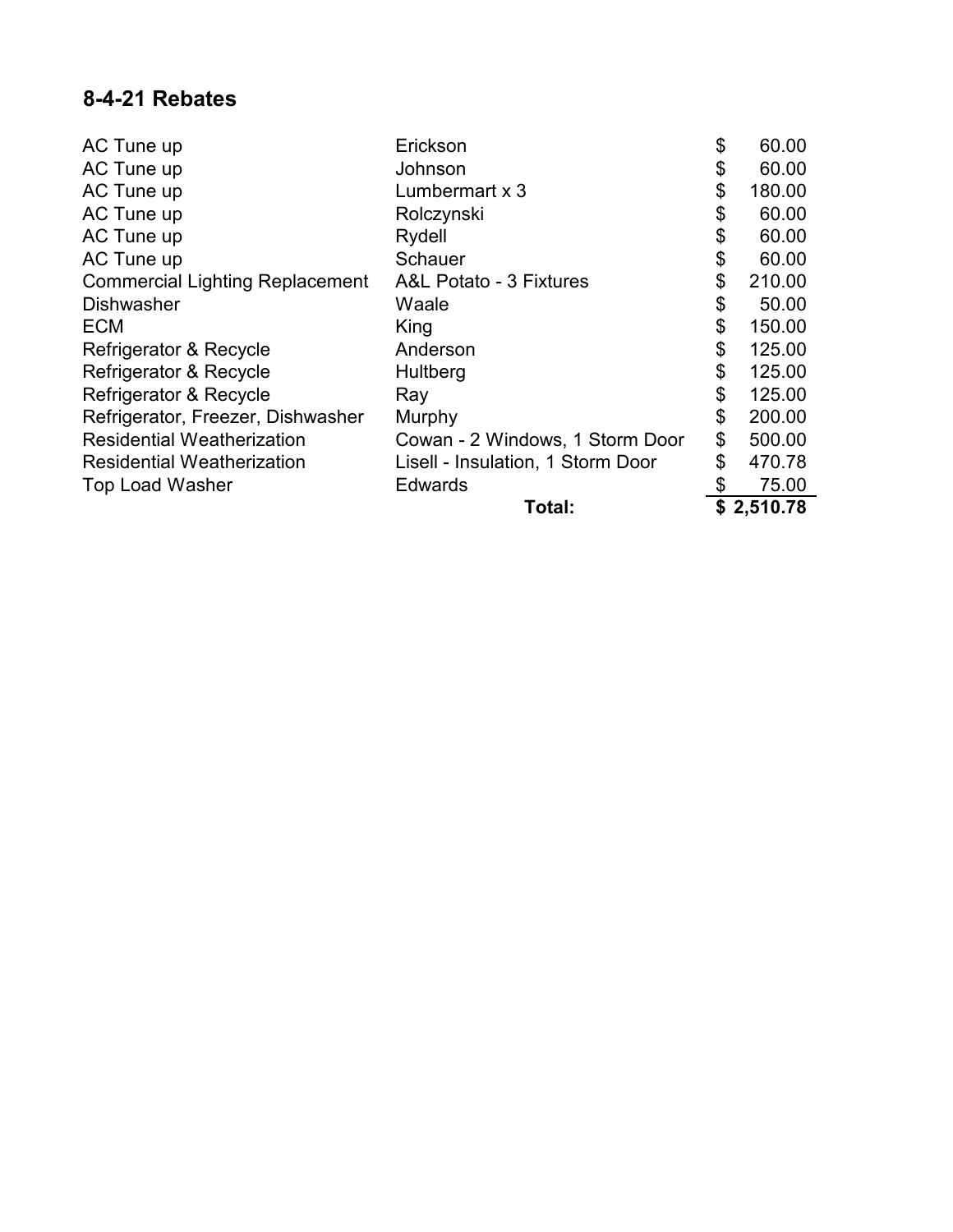# Request for Commission Action

Date: 7-28-21

To: Water & Light Commissioners

From: Justin Larocque, Owner of the Spud Jr.

RE: Temporary Power for Happy Harry's Rockin' Up North Fest

Background:

Happy Harry's Rockin' Up North Fest has been an extremely popular event within the Grand Forks/East Grand Forks community. This year the event will be located at 415 4<sup>th</sup> St NW close to the Fire Hall from August 19th-21st. HB Sound and Light stated a need for temporary power within the planned area.

Recommendation:

Approval of temporary power for Rockin' Up North Fest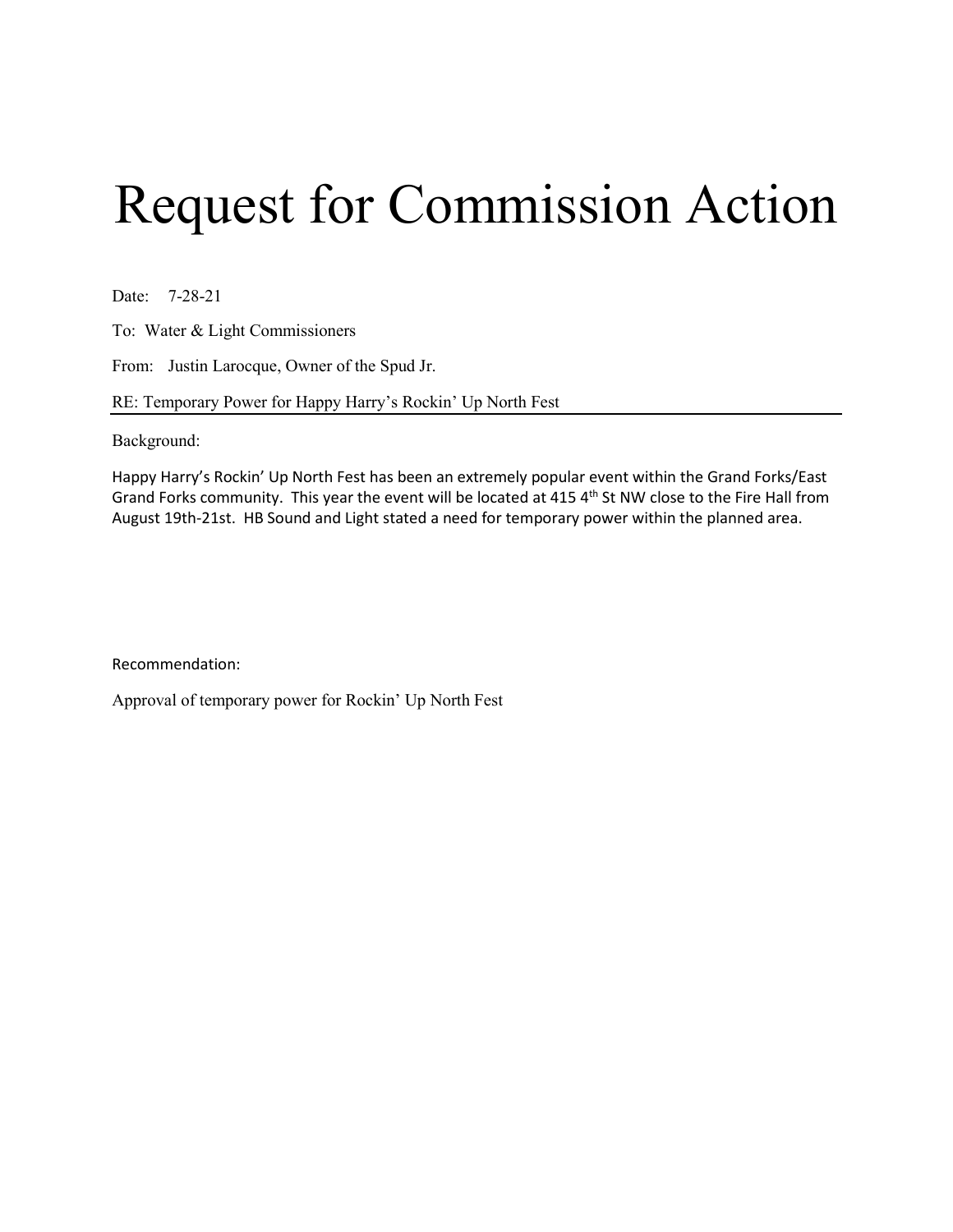## **Request for Water and Light Commission Action**

| Date: | July 27th, 2021                                      |
|-------|------------------------------------------------------|
| To:   | Water and Light Commission                           |
| From: | Corey Thompson, Technology Manager                   |
| RE:   | Contract with Halstad Telephone for Internet Service |

## **Background:**

The previous agreement with Halstad Telephone for Internet services has expired. Halstad has proposed a new three year agreement for internet services, increasing our data rate from 100 Mbps to 500Mbps, with the monthly rate moving from \$375/month to \$450/month.

Halstad has been great to work with in the past 4 years, so I would like to continue with them.

## **Recommendation:**

Approve new three year contract with Halstad Telephone for Internet Service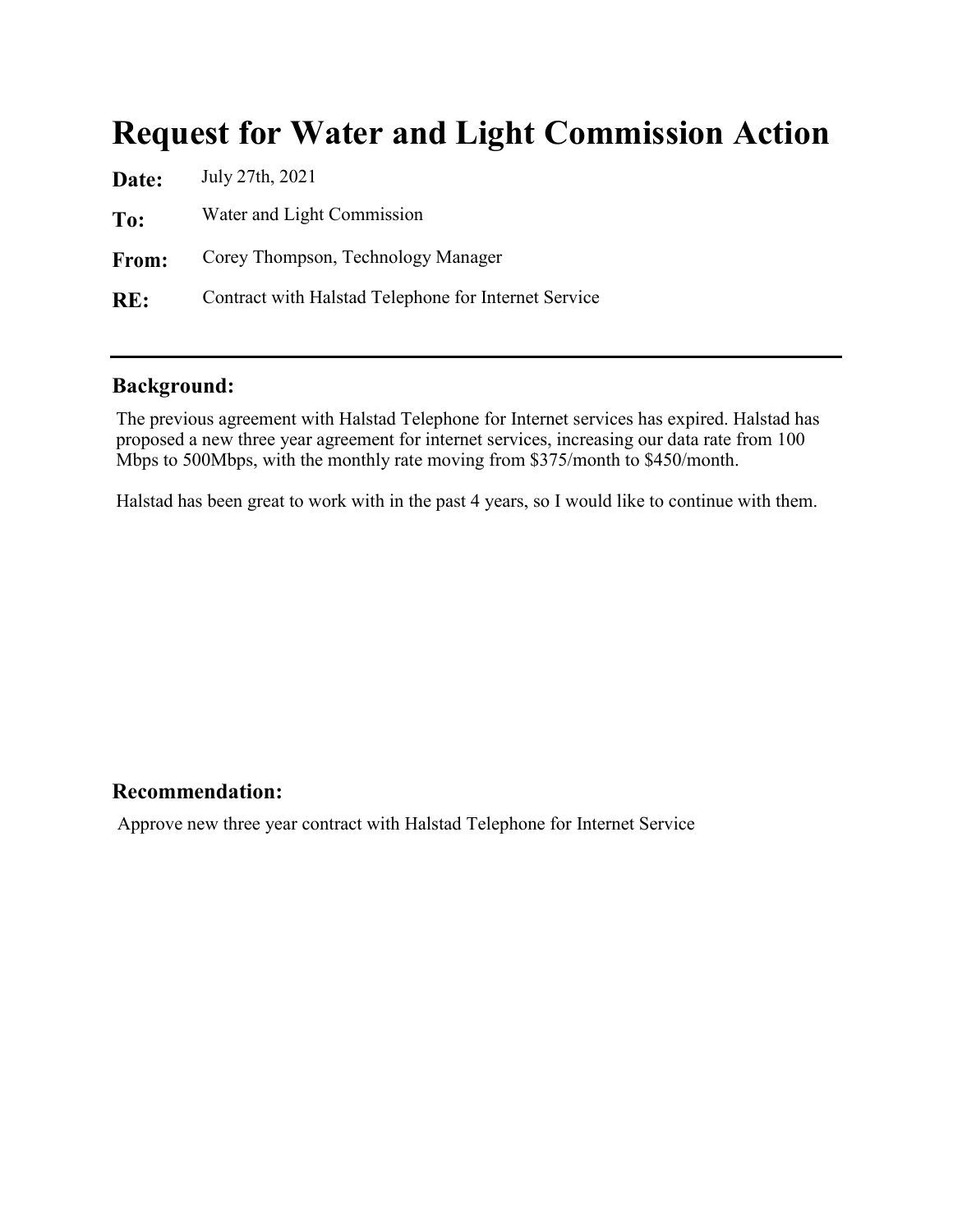#### **AGREEMENT FOR PROVISION OF**

### **INTERNET SERVICES**

**THIS AGREEMENT** between Halstad Telephone Company, a Minnesota Cooperative, whose address is P.O. Box 55, Halstad, MN 56548, hereinafter called "HTC", and the Water, Light and Building Commission. Municipal Utility of and for the City of East Grand Forks, Minnesota whose address is 1010 5th Avenue Northeast, East Grand Forks, MN 56721, herein called "Water and Light".

#### **RECITALS**

Water and Light desires to have HTC provide internet services.

HTC has the capability to deliver internets services as requested by Water and Light at its colocation with the Water and Light's fiber-optic network.

**NOW, THEREFORE,** in consideration of the mutual covenants, promises, and agreements herein contained, it is hereby understood and agreed:

- 1. HTC shall furnish internets services through its fiber-optic connection to the City's meet point at 240 20th Street NW, East Grand Forks, MN.
- 2. Water and Light also agrees pay for such internet services as follows:

| 500 | Mbps internet   | $$450/m$ onth |
|-----|-----------------|---------------|
|     | /26 IPv4 subnet | \$62/month    |

Together with applicable fees and taxes.

Initial service fees shall be pro-rated from the date of activation to the first day of the following month. In addition, adding or upgrading services or software to add capabilities to provide service are subject to be priced at current rates.

- 3. This Agreement shall commence when service is activated and continue, thereafter, for an initial term of three (3) years. Water and Light shall have the option to renew this Agreement for successive three (3) year terms upon ninety (90) days' notice to HTC in writing of its intent to renew this Agreement. Service fees may be subject to change for successive renewals.
- 4. Payment is due on the 15th day of the month following receipt of the invoice. Late payments shall bear interest at the rate of 1.5%.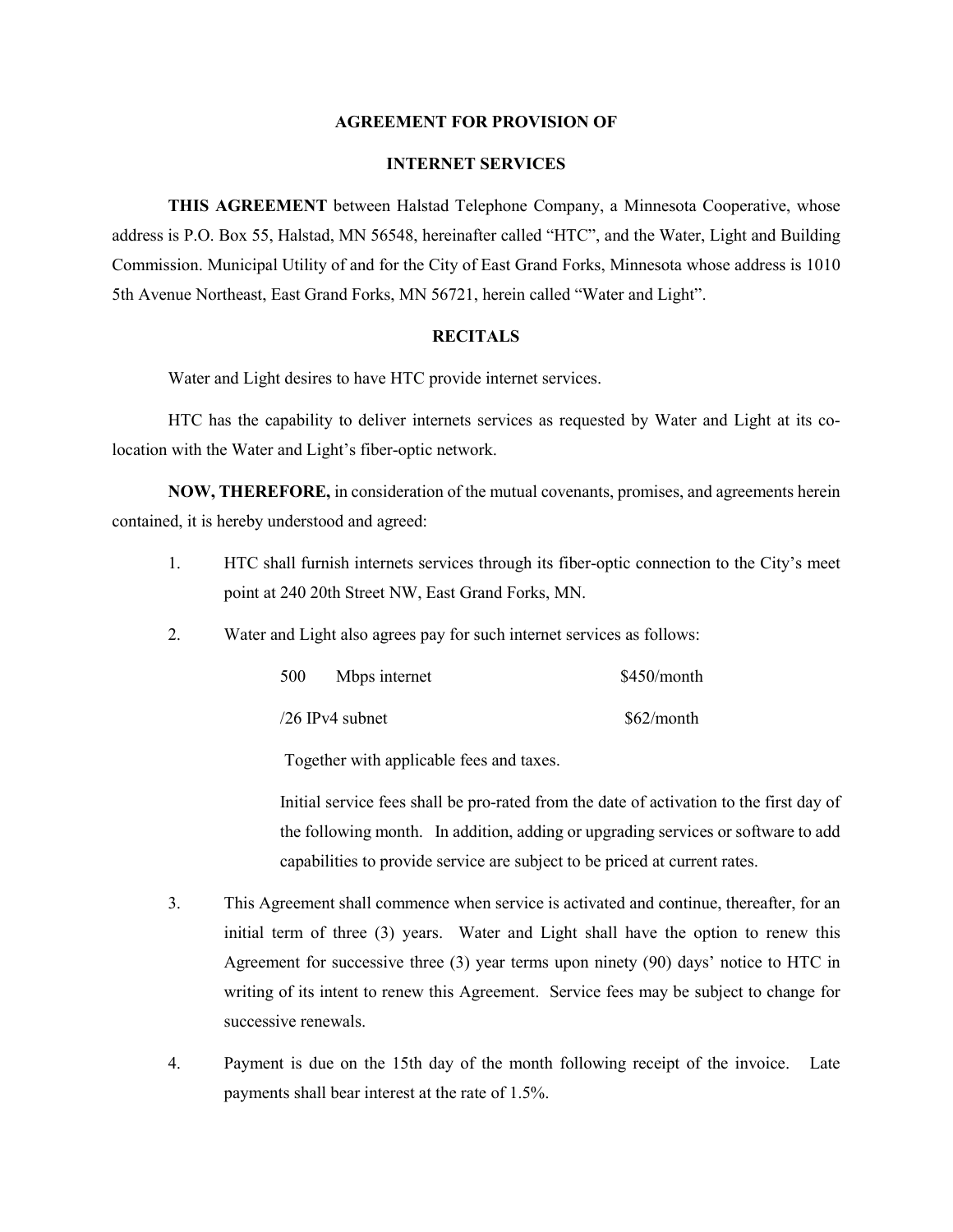- 5. Disputed Charges: In the event Water and Light disputes any portion of the HTC invoice, Water and Light shall pay the undisputed portion by the due date, and shall submit to HTC a written claim for the disputed amount, which shall state specifically grounds for Water and Lights dispute. All disputes shall be raise and submitted to HTC within Sixty (60) days of the date of the invoice, if not, such claims and shall be deemed waived and the invoice correct. In the event the dispute is resolved against the Water and Light, Water and Light shall pay the amount. If the Parties are unable to resolve any dispute timely brought, either Party may pursue any legal or equitable remedies available.
- 6. **Notices.** All notices and other communications provided for hereunder shall be in writing and shall be personally delivered, mailed or sent electronically to each party as set forth below or at such other address or in such other manner as may be designated by such party in written notice to each of the other parties. All such notices and communications shall be effective when delivered in person, transmitted by fax, sent electronically or upon receipt after dispatch by certified or registered first class mail, postage prepaid, return receipt requested, to the party to whom the same is so given or made:

If to Water and Light:

If to HTC:

General Manager, Keith R. Mykleseth East Grand Forks Water and Light Department 600 DeMers Ave NW P.O. Box 322 East Grand Forks, MN, 56721-0322 kmykleseth@egf.mn

Operations Manager, Mark Forseth Halstad Telephone Company P.O. Box 55 Halstad, MN 56548 markforseth@rrv.net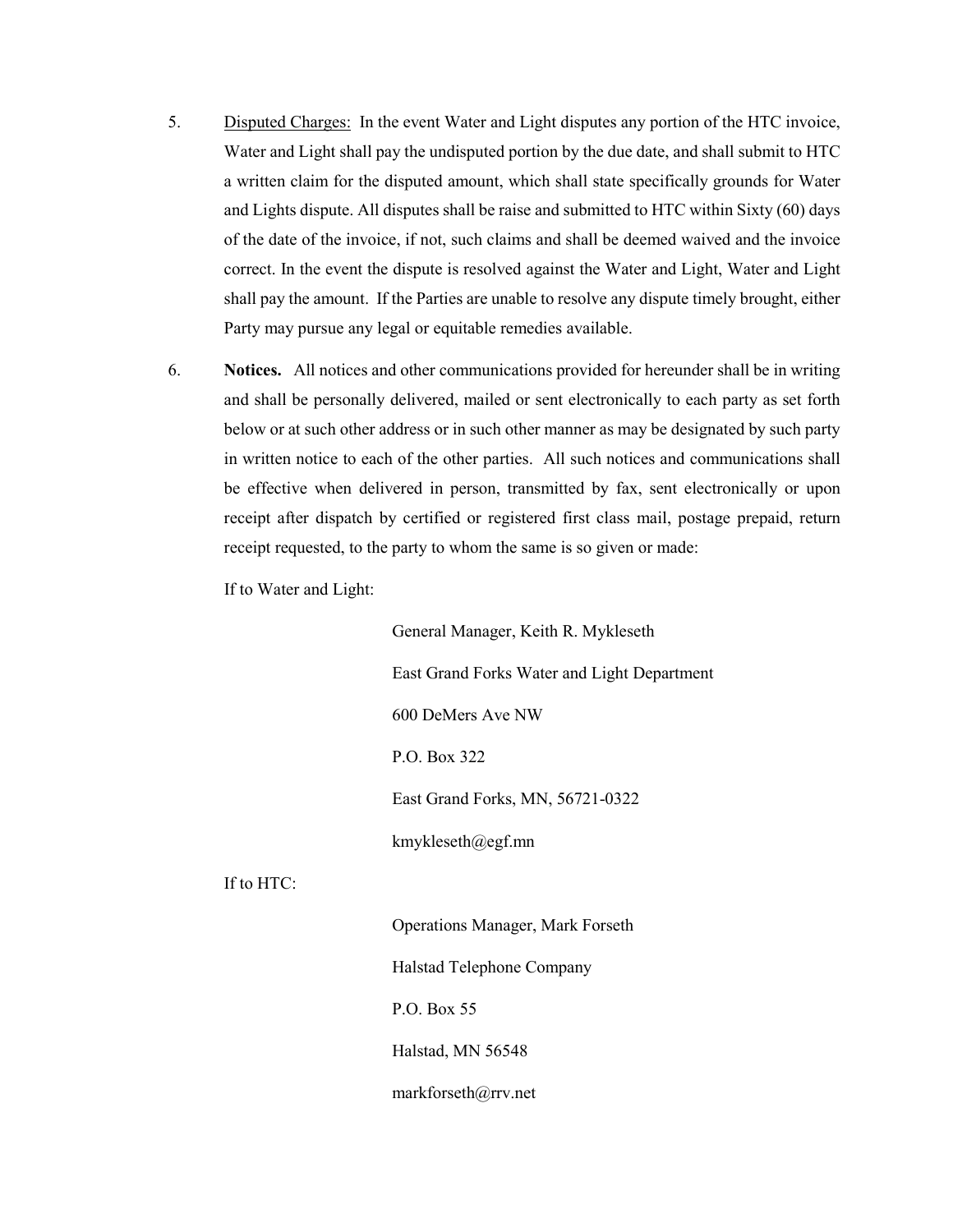- 7. In the event of interruption of service, and upon notice from Water and Light, HTC will investigate and restore service as soon as reasonably possible if the cause of such interruption is HTC's internets lines and appurtenances.
- 8. HTC has no responsibility or liability for interruptions of service, or any resulting consequences, whether due to strike, riot, flood, fire, terrorism, act of God or for any cause beyond the HTC's control.
- 9. Survival. All representations and warranties contained in this Agreement shall survive the execution and delivery of this Agreement and the consummation of the transactions contemplated hereby.
- 10. Amendment. No amendment or modification of any provision of this Agreement shall be effective unless the same shall be in writing and signed by all of the parties hereto.
- 11. Successors and Assigns. This Agreement, and the terms, covenants and conditions hereof, shall be binding upon and inure to the benefits of the parties hereto and their respective successors and assigns, but nothing in this Agreement is to be construed as an authorization or right of any party to assign its rights in or delegate its duties under this Agreement without the prior written consent of the other party.
- 12. Governing Law. This Agreement shall be deemed to be a contract made under and shall be construed, interpreted, governed by and enforced in accordance with the laws of the State of Minnesota.
- 13. Counterparts. This Agreement may be executed in two or more counterparts, each of which shall be deemed an original but all of which together shall constitute one and the same Agreement.
- 14. Headings. The headings to the paragraphs of the Agreement are intended solely for the convenience of the parties and shall in no way be held to explain, modify, amplify or aid in the interpretation of the provision hereof.
- 15. Severability. The provisions of this Agreement shall be deemed severable and, if any portion hereof shall be held invalid, illegal or unenforceable for any reason, the remainder shall not thereby be invalidated but shall remain in full force and effect.